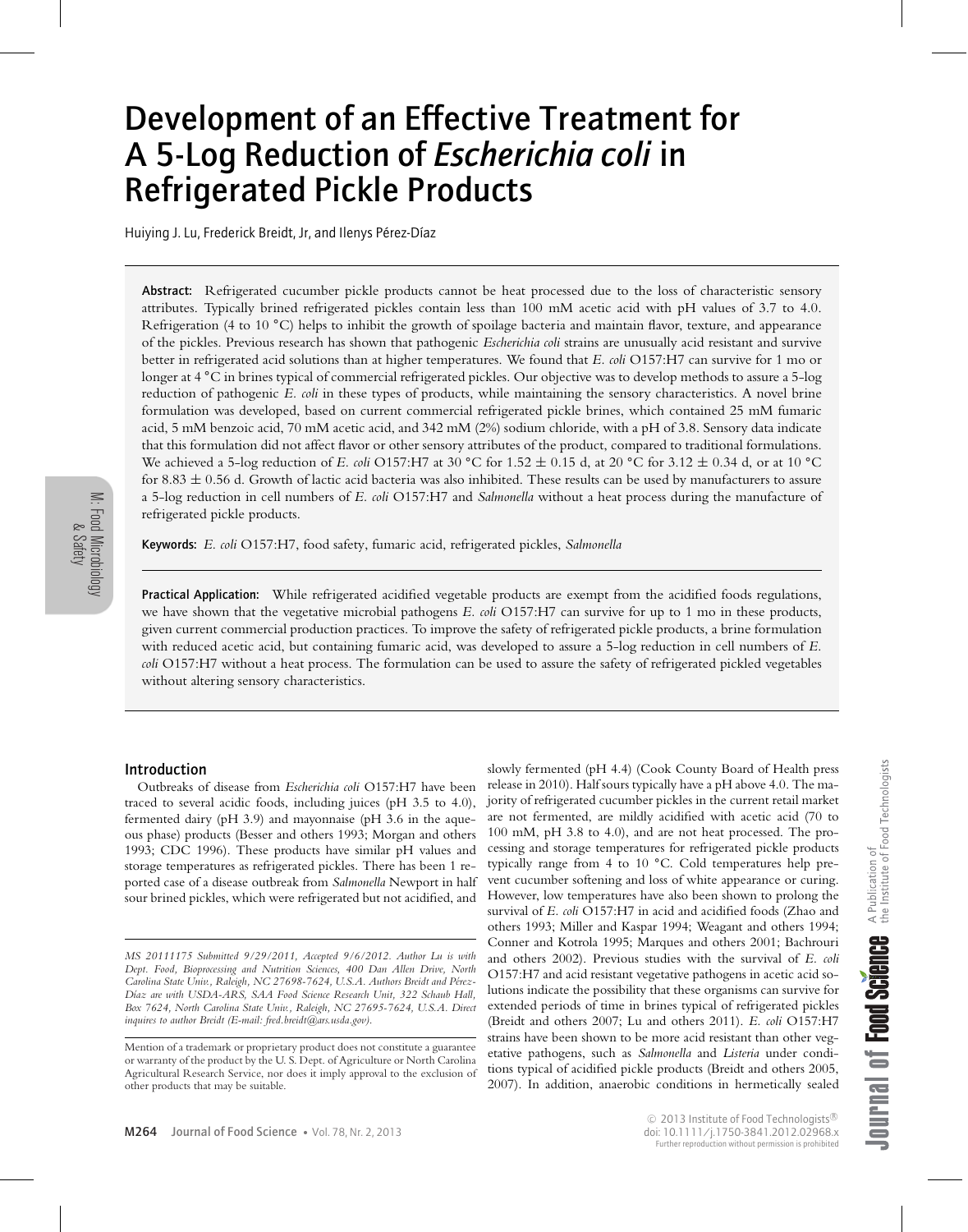| Table 1-Bacterial strains. |                                             |                   |                                   |
|----------------------------|---------------------------------------------|-------------------|-----------------------------------|
| <b>Strain ID</b>           | <b>Strain Name</b>                          | Previous $ID^2$   | Source                            |
| <b>LA 70</b>               | L. plantarum                                | <b>ATCC 14917</b> | Laboratory strain                 |
| LA 285                     | L. plantarum                                | <b>ATCC 8014</b>  | Laboratory strain                 |
| LA 445                     | L. plantarum                                | MOP <sub>3</sub>  | Cucumber fermentation             |
| <b>B</b> 200               | E. coli O157:H7                             | <b>ATCC 43888</b> | Laboratory strain                 |
| <b>B</b> 201               | E. coli O157:H7                             | <b>SRCC 1675</b>  | Apple cider                       |
| <b>B</b> 202               | E. coli O157:H7                             | <b>SRCC 1486</b>  | Salami outbreak                   |
| <b>B</b> 203               | E. coli O157:H7                             | <b>SRCC 206</b>   | Ground beef                       |
| <b>B</b> 204               | E. coli O157:H7                             | <b>SRCC 1941</b>  | Pork                              |
| <b>B</b> 206               | Salmonella serotype<br>Braenderup           | <b>SRCC 1093</b>  | 10% salted yolk                   |
| <b>B</b> 207               | Salmonella serotype<br>Cerro                | <b>SRCC 400</b>   | Cheese powder                     |
| <b>B</b> 208               | Salmonella serotype<br>Enteritidis          | <b>SRCC 1434</b>  | Ice cream                         |
| <b>B</b> 209               | Salmonella serotype<br>Newport              | <b>SRCC 551</b>   | Broccoli with cheese              |
| <b>B</b> 210               | Salmonella serotype<br>Typhimurium          | <b>SRCC 1846</b>  | Liquid egg                        |
| B 409                      | Salmonella serotype<br>Newport <sup>c</sup> | None              | Refrigerated pickles <sup>b</sup> |

a SRCC strains obtained from Silliker, Inc. (Chicago, IL.); ATCC American Type Culture Colleciton (Manassas, VA). bObtained from Cook County Dept. of Public Health, Chicago IL.

pickle jars may prevent the oxidative stress on acid injured cells (Stim-Herndon and others 1996; Kreske and others 2008; Bearson and others 2009*)*, and thereby aid the survival of vegetative

pathogens in pickle products. In this study, we have found that *E. coli* O157:H7 strains can survive for up to 1 mo in commercial refrigerated pickle brines containing acetic and benzoic acids under anaerobic conditions. Our objective was to develop an effective treatment to ensure a 5-log reduction of *E. coli* O157:H7 for refrigerated pickles without heat processing, so as to maintain the sensory attributes of refrigerated pickle products. Previous research has indicated that fumaric acid is a more effective bactericidal agent against *E. coli* O157:H7 than acetic acid under anaerobic conditions (Podolak and others 1996; Comes and Beelman 2002; Kondo and others 2006; Lu and others 2011). The bacteriostatic effect of fumaric acid against lactic acid bacteria, which can potentially spoil refrigerated pickles, has also been reported previously (Cofran and Meyer 1970; Ough and Kunkee 1974; Pérez-Díaz and McFeeters 2010; Pérez-Díaz 2011). Currently, manufacturers must rely solely on the prevention of contamination of cucumbers or brines with vegetative pathogens to assure the safety of refrigerated pickles. We show that fumaric acid can be used in refrigerated pickles to assure a 5-log reduction of acid resistant *E. coli* O157:H7 without requiring a heat treatment, and with little or no impact on product acceptability.

# Materials and Methods

### Bacterial strains and growth conditions

Bacterial strains used in this study are shown in Table 1. Frozen stocks of these cultures were stored at –80 **◦**C in Luria Bertani (LB) broth for *E. coli* O157:H7 and *Salmonella enterica* strains. *Lactobacillus plantarum* strains were stored in Lactobacilli deMan Rogosa and Sharpe (MRS) broth supplemented with 16% glycerol (Sigma-Aldrich Chemical Co. Inc., St. Louis, Mo., U.S.A.). LB broth and MRS broth and agar (15 g/L for plate media) were purchased from Becton, Dickinson and Co. (Fairlawn, N.J., U.S.A.; Le Pont de Claix, France).

*E. coli* O157:H7 and *Salmonella* strains were statically cultured at 37 **◦**C in LB broth supplemented with 1% glucose overnight

(17 h) to induce acid resistance (Buchanan and Edelson 1996). The individual strains were combined, and then harvested by centrifugation at 5000  $\times$  g for 10 min at 25 °C. The cell pellets were washed with sterile saline (0.85% sodium chloride [NaCl]) then resuspended with 0.1 volume of saline to make a 5-strain *E. coli* O157:H7 cocktail or 6-strain cocktail of *Salmonella,* with an initial cell count of approximately 10<sup>9</sup> to 10<sup>10</sup> CFU/mL. *L. plantarum* strains were statically cultured at 30 **◦**C in MRS medium for 24 h. Three strain *L. plantarum* cocktails were prepared following the same cell harvesting procedures described above, using MRS broth for growth at 30 **◦**C. For acid treatments (below), the strain cocktails were diluted 100-fold for an initial cell concentration of  $10^7$  CFU/mL. Experiments with the cell cocktails were done using 3 independent replicates. Protonated acid concentrations were calculated using pH tools, a Matlab program (Dr. Dan Dougherty, Michigan State Univ.) or similar Matlab algorithms (F. Breidt, unpublished), adjusting pKa values for ionic strength (0.342) and temperature (10, 20, or 30 **◦**C). Organic acids and other chemicals were purchased from Sigma Chemical Co.

## Fermentation inhibition with fumaric acid

The inhibitory effects of fumaric acid on the growth of *L. plantarum* was determined in simulated brines (pH 4.0) containing 50% cucumber juice, 2% NaCl, 5 mM benzoic acid, and 15 to 35 mM fumaric acid (as indicated). Glass pickle jars (235 mL, 8 oz) were filled with 220 mL of brine containing fumaric acid, and vacuum sealed with commercial lug caps fitted with a rubber septum to allow inoculation and sampling using sterile syringes. The lids were heated in boiling water for 10 s and immediately used to cap the filled jars. An aliquot of 1 mL *L. plantarum* cell suspension was then injected into each jar through the septum using a 1 mL syringe resulting in an initial cell concentration of around 10<sup>5</sup> CFU/mL. Inoculated jars were incubated at different temperatures (10, 20, and 30 **◦**C). Brine samples (1.0 mL) were aseptically taken from pickle jars using sterile syringes, centrifuged as described above, resuspended and diluted in sterile saline to estimate bacterial cell populations by measuring optical density at 600 nm. For biochemical analysis (high performance liquid chromatography [HPLC]), samples (approximately 1 mL) were spun in a microcentrifuge (12000 × *g*, 1 min., Marathon 16KM, Fisher Scientific, Pittsburgh, Pa., U.S.A.) decanted, and the supernatants frozen until assayed (see below).

# Survival of *E. coli* O157:H7 in refrigerated pickle brines

Brine was obtained by decanting the cover liquor from the jars of 4 commercial refrigerated pickle brands (1.4 L, 46 oz). The jars were obtained directly from manufacturers or purchased at local retail markets. The brines were filter-sterilized and stored at –20 **◦**C for up to 2 mo before use. Biochemical analysis (described below) were done to determine NaCl content, pH, and the concentrations of organic acids and sugars. The brine samples were incubated for 24 h under anaerobic conditions to remove dissolved oxygen as previously described (Lu and others 2011). To determine effective treatments for a 5-log reduction of *E. coli* O157:H7 cells, cell suspensions were prepared as described above and inoculated (approximately  $10^8$  CFU/mL) into the brine samples (3 mL) supplemented with fumaric acid (0, 15, 25, and 35 mM) at pH 3.8, and held at 10, 20, and 30 **◦**C in 5 mL Vacutainer tubes (Becton Dickinson and Co., Franklin Lakes, N.J., U.S.A.). The Vacutainer tubes were used to simulate the atmospheric conditions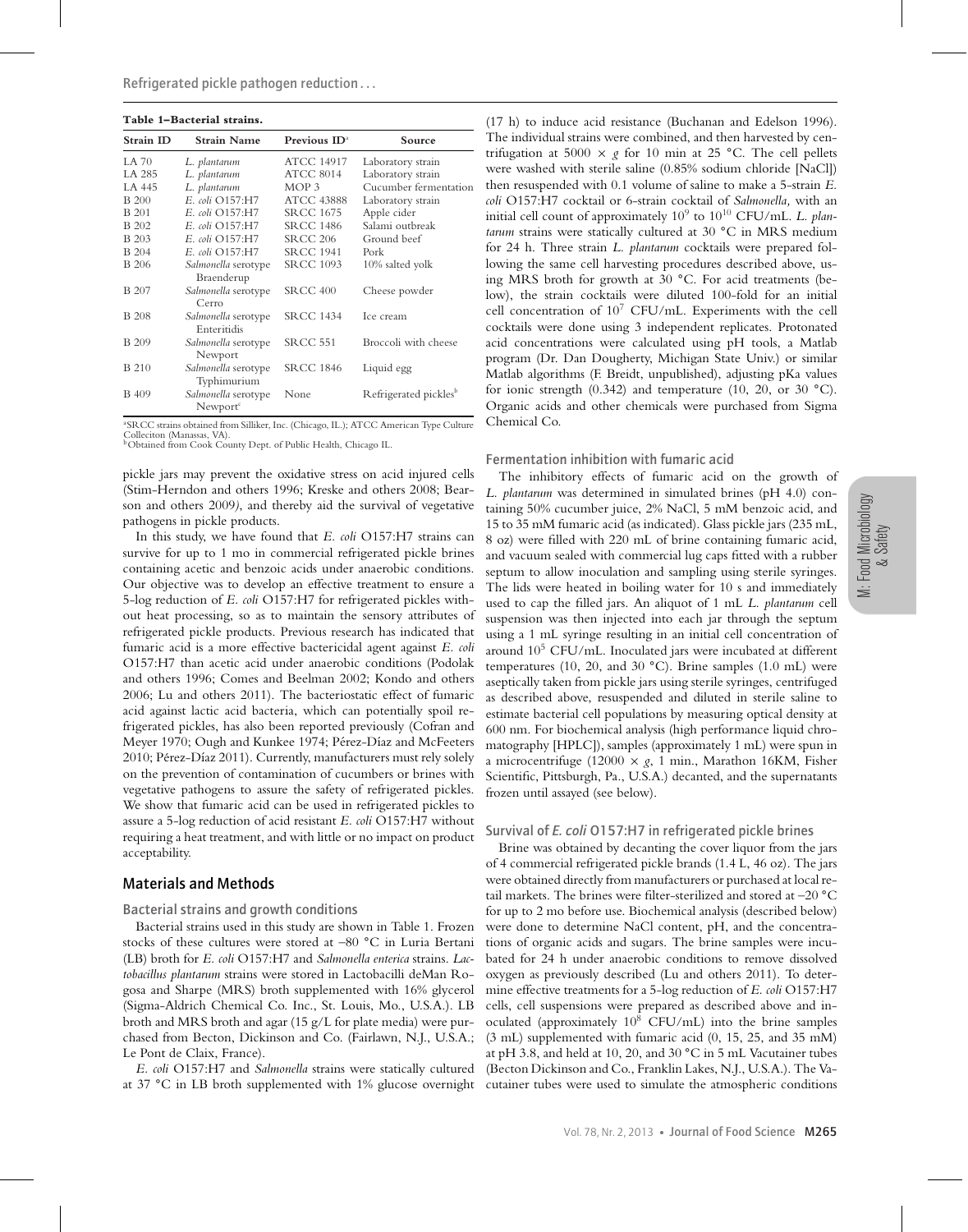in vacuum-sealed refrigerated pickle jars. An aliquot of 0.3 mL of the *E. coli* O157:H7 cocktail was injected through the Vacutainer tube septum (3.3 mL total volume). Three or more replicate experiments were done for each treatment, and similar replicate experiments were done with simulated refrigerated pickle brines (50% cucumber juice), containing 2% salt, 70 mM acetic acid, 5 mM benzoic acid and 25 to 35 mM fumaric acid.

For microbial analysis, 1 mL brine samples were aseptically removed from the Vacutainer tubes using sterile syringes. Samples were immediately neutralized by 1:10 dilution (0.1 mL into 1 mL) in pH 7 buffer of 0.1 M 3-*N*-morpholino-propanesulfonic acid (MOPS, Sigma Aldrich Chemical Co.) containing 0.85% NaCl. Sampling and dilution procedures were done in an anaerobic chamber (COY anaerobic chambers, Grass Lake, Mich., U.S.A.) to prevent oxidative damage to the acid injured cells. Neutralized and diluted samples were then taken out of the chamber, and plated on LB agar plates using a spiral plater (Model 4000, Spiral Biotech, Inc., Norwood, Mass., U.S.A.). Plates were incubated in anaerobic jars (GaspakTM 100 system, BD) at 37 **◦**C for 24 h, and colonies were counted with an automated plate reader (Q-count, Spiral Biotech Inc.).

#### Chemical analyses

The concentrations of fermentable sugars and organic acids in brine samples were determined by HPLC analysis using a 30-cm HPX-87H column (Bio-Rad Laboratories, Hercules, Calif., U.S.A.) as described by McFeeters and Barish (2003). In brief, the column was heated to 65 **◦**C and eluted with 0.03N sulfuric acid at a flow rate of 0.9 mL/min. A Thermo Separations UV6000 diode array detector (Spectra System Thermo Scientific, Waltham, Mass., U.S.A.) was used at 210 nm to measure organic acids. A Waters model 410 refractive index detector (Waters Corp., Millipore Corp., Billerica, Mass., U.S.A.) connected in series with the diode array detector was used to measure glucose, fructose and ethanol. External standardization of the detectors was done using 4 concentrations of either sugar or organic acid standards. The NaCl content of commercial brine samples was determined by titration using standardized silver nitrate AgNO<sub>3</sub> solution (0.1711 N) (Fajans and Hassel 1923). Measurement of pH was done with a Fisher Scientific accumet AR25 pH meter (Fisher Scientific), and the brine pH was adjusted as needed using 6 N hydrochloric acid HCl or 3N sodium hydroxide NaOH.

#### Sensory analysis

Consumer acceptance tests for refrigerated pickles containing either 0 or 25 mM food grade fumaric acid (kosher certified, #W248800, Sigma-Aldrich) were conducted using custom manufactured products, prepared by a commercial pickle company. The acetic acid concentration was reduced by approximately 20% (90 to 74 mM) in the formulation with fumaric acid to generate equivalent sour taste (Da Conceicao Neta and others 2007), based on the calculated total protonated forms of fumaric and acetic acids (with Matlab, as described above) at the target pH of 3.7. Consumers ( $n = 104$ , aged 18 or above) were asked to evaluate the control and fumaric acid containing product using a 9-point hedonic scale for various sensory attributes including overall impression, flavor, and texture.

## Statistical methods

Data were analyzed using SigmaPlot software (Version 10, Systat Software, Inc., San Jose, Calif., U.S.A.). The 5-log reduction times

were estimated from linear and nonlinear functions of the regression coefficients for each die-off model of *E. coli* O157:H7. For the estimated standard errors, 95% confidence intervals for the 5-log reduction time of each holding treatment were obtained using asymptotic theory (J. Osborne, NCSU, personal communication) for nonlinear regression models as described by Lu and others (2011) and the nonlinear data fitting procedure (NLIN) of the SAS statistical software package (SAS Inst., Inc. Cary, N.C., U.S.A.).

# Results and Discussion

The survival of *E. coli* O157:H7 in commercial brines

Our study showed the ability of *E. coli* O157:H7 to survive more than 1 mo in commercial refrigerated pickle brines before a 5-log reduction was achieved (Figure 1). Prolonged survival of *E. coli* O157:H7 in low pH food at refrigerated temperatures has been demonstrated by several studies (Zhao and others 1993; Weagant and others 1994; Marques and others 2001; Bachrouri and others 2002; Breidt and others 2007). The inactivation rate of *E. coli* O157:H7 by weak acid treatment has been found to be temperature dependent, and can be substantially accelerated as temperature increases (Weagant and others 1994; Conner and Kotrola 1995). However, increasing the temperature of refrigerated pickles may result in undesirable "curing" (loss of white color in the mesocarp tissue), softening and other product quality defects, depending on the duration of the holding time at an elevated temperature. Therefore, thermal treatments should be minimized. We found cells survived significantly better in commercial brine A1 than in brine D (Table 2, Figure 1,  $P < 0.01$ ), presumably due to the higher pH, lower acid and salt content in brine A1. The results indicated a potential safety risk if *E. coli* O157:H7 contamination occurs. The existing hurdles against cell survival in or on the fruit in current refrigerated pickle products include low pH (pH 3.7 to 4.0), salt (2%), cold temperatures (4 to 5 **◦**C), and the presence of acetic and benzoic acids, which equilibrate throughout the product in the jars.



Figure 1–Survival of *Escherichia coli* O157:H7 in commercial refrigerated pickle brine A1 (circles, solid line) and brine D (triangles, dashed line), (as described in Table 2) at 4 **◦** C. Experiments were done anaerobically. The horizontal dotted line indicates a 5-log reduction of *E. coli* O157:H7 compared to the initial value. Each data point represents the means of 3 replicates. Error bars indicate standard deviation. Data was fitted with a Weibull model.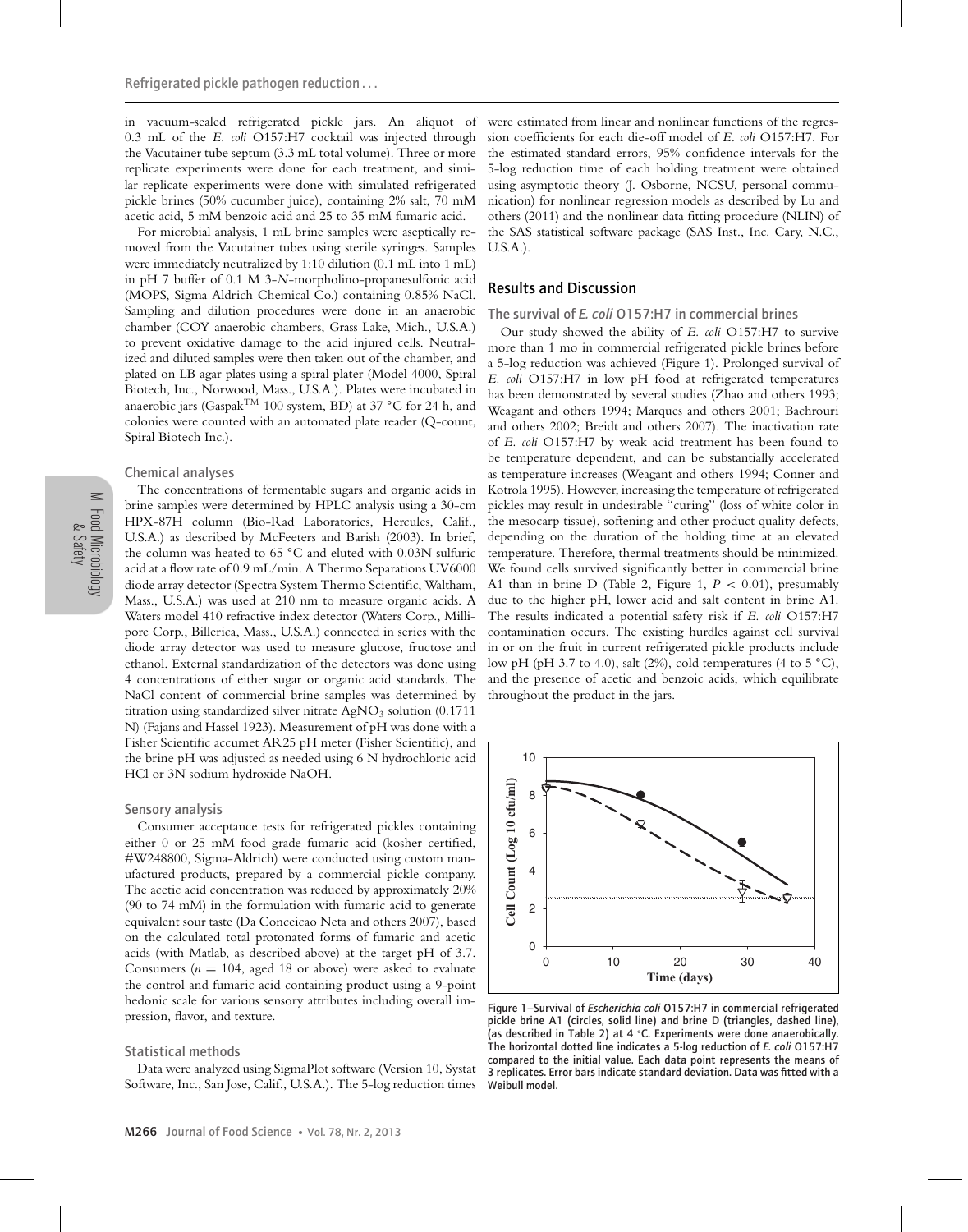| Table 2-Composition of commercial refrigerated pickle brines. |       |                                    |      |              |
|---------------------------------------------------------------|-------|------------------------------------|------|--------------|
| Company                                                       |       | Acetic acid (mM) Benzoic acid (mM) | pH   | NaCl $(\% )$ |
| A <sub>1</sub>                                                | 72.8  | 5.3                                | 3.83 | 2.42         |
| A <sub>2</sub>                                                | 62.68 | 4.6                                | 3.89 | 2.20         |
| B1                                                            | 90.19 | 6.7                                | 3.79 | 2.00         |
| B2                                                            | 83.01 | 6                                  | 3.77 | 1.67         |
| C1                                                            | 68.34 | 6.6                                | 3.86 | 1.83         |
| C <sub>2</sub>                                                | 65.51 | 6.3                                | 3.8  | 2.10         |
| D                                                             | 72.93 | 6.5                                | 3.77 | 3.18         |
| Mean                                                          | 73.64 | 6.0                                | 3.82 | 2.20         |

**Table 2–Composition of commercial refrigerated pickle brines.**

Survival of *E. coli* O157:H7 in modified refrigerated pickle brines

Commercial brines from companies A and D (Table 2) were inoculated with *E. coli* O157:H7 and showed a greater reduction in cell numbers as the concentration of fumaric acid increased, and/or temperature increased (Figure 2). Fumaric acid in refrigerated pickle brine at a concentration of 15 mM was insufficient to cause a 5-log reduction of *E. coli* O157:H7 within 10 d at 10 **◦**C, and was therefore excluded for further testing. Regardless of holding temperatures, a 5-log reduction of *E. coli* O157:H7 was achieved in the brines containing 25 mM or more of fumaric acid.

However, 35 mM fumaric acid wasn't significantly more effective than 25 mM of fumaric acid  $(P < 0.01)$ . Based on these results and those shown in Table 2, an effective brine formulation that resulted in a 5-log reduction of *E. coli* O157:H7 cell numbers in less than 10 d in refrigerated pickle products was defined as: 25 mM fumaric acid (0.8 mM fully protonated acid), 70 mM acetic acid (63 mM protonated acid), 5 mM benzoic acid (3.6 mM protonated acid), and 2% salt at pH 3.8. The survival of *E. coli* O157:H7 in this brine at 10, 20, and 30 **◦**C are shown in Figure 3. Linear models were chosen to fit the data, with an  $R^2$  value of 0.97, 0.86, and 0.84, respectively. Increasing temperature shortened the 5-log reduction time from 8.83 ± 0.56 d at 10 **◦**C to 3.12 ± 0.36 d at 20 **◦**C, and to 1.52 ± 0.15 d at 30 **◦**C. Similar 5-log reduction times were found for *Salmonella* strains (data not shown).

The antimicrobial effect of fumaric acid on *E. coli* O157:H7 has been demonstrated previously (Comes and Beelman 2002; Kondo and others 2006). A strong linear correlation between undissociated fumaric acid and log reduction of *E. coli* O157:H7 was observed in apple cider (Comes and Beelman 2002). In the same study, an effective non-thermal treatment of apple cider was developed at pH 3.3, with 0.15% fumaric acid (4 mM fully protonated acid) and 0.05% benzoic acid (3.5 mM protonated acid), and held

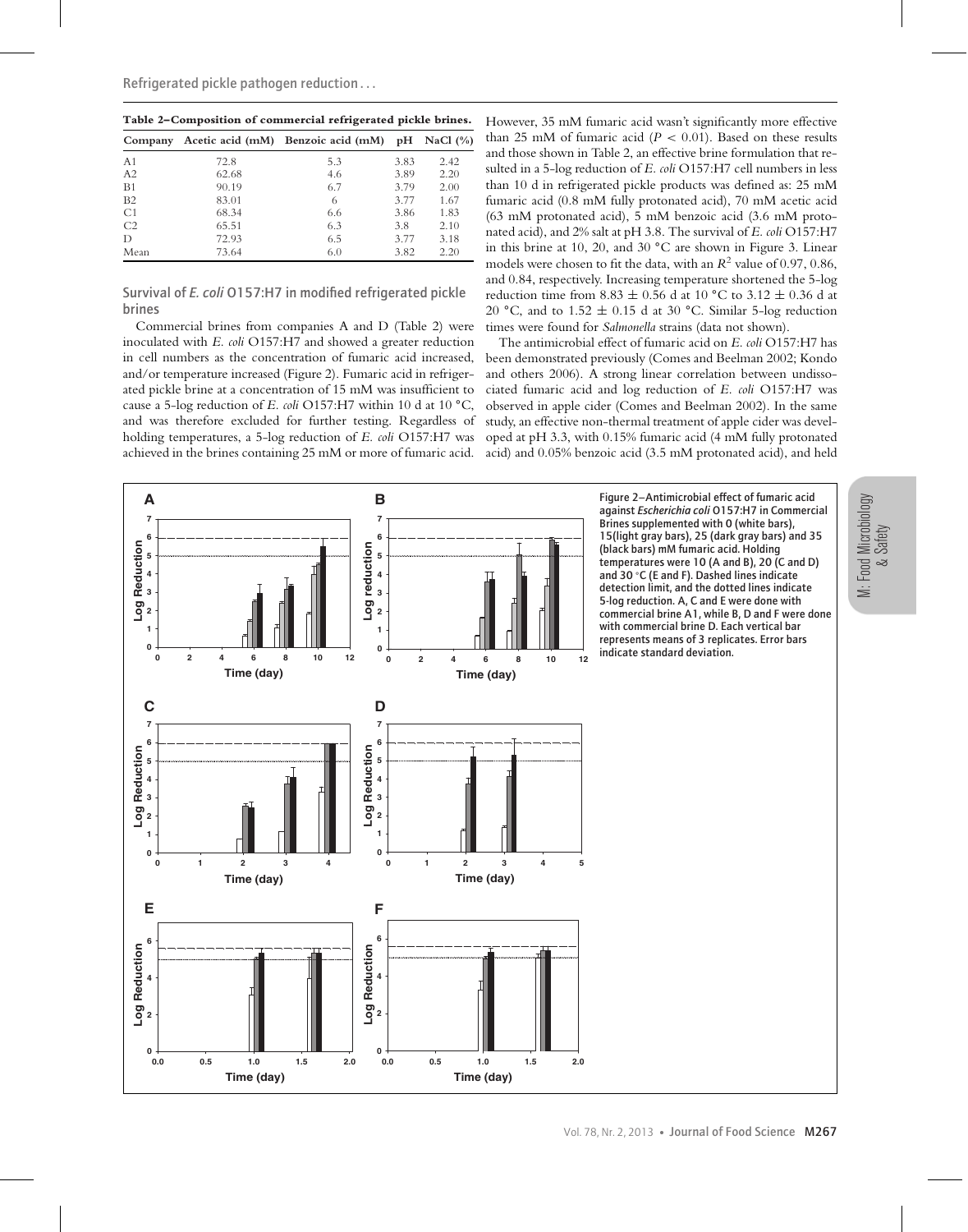at 25 **◦**C for 5 h (Comes and Beelman 2002). The organic acids (fumaric, benzoic and acetic acids), salts, and sugars from the brine and cucumber fruit will equilibrate in the pickle jars within 24 to 48 h. Therefore, *E. coli* O157:H7 and other vegetative bacteria that may be present in the product will be exposed to the organic acids even if they are embedded in the fruit. Although cucumbers were used in this study, the results may be valid for a variety of pickled vegetable products. Cucumber fruit has no known inhibitory compounds which may bias the study, and acetic and fumaric acids will equilibrate and penetrate into a variety of vegetables used for pickling.

### Inhibition of lactic acid fermentation

Because refrigerated pickles are not heat processed, a spoilage fermentation by lactic acid bacteria may result in the product if it is temperature abused (10 **◦**C or greater). The bacteriostatic effect of fumaric acid on lactic acid bacteria has previously been documented (Cofran and Meyer 1970; Ough and Kunkee 1974; Pérez-Díaz and McFeeters 2010; Pérez-Díaz 2011). We prepared a simulated pickle brine solution containing 50% cucumber juice, 15 to 35 mM fumaric acid, 5 mM benzoic acid and 2% NaCl (pH 4.0) to test the inhibitory effect of fumaric acid on fermentation. The time before the production of 15 mM lactic acid in these brines is shown in Table 3. Based on these observations, 15 and 25 mM fumaric acid was sufficient to retard lactic acid fermentation for 20 d at 10 **◦**C. At higher temperatures, 25 and 35 mM fumaric acid (along with 5 mM benzoic acid) delayed fermentation for 3 to 8 d at 20 **◦**C or 2 d at 30 **◦**C. Since the bacteriostatic effect of fumaric acid can be significantly enhanced as pH decreases (data not shown), the same holding treatments remain valid for refrigerated products formulated with pH values lower than 4.0. These results indicate that spoilage by lactic acid bacteria will be inhibited if holding at 10 **◦**C is used for refrigerated pickles containing 25 mM fumaric acid in addition to 5 mM benzoic acid.



Figure 3–The die-off of *E. coli* O157:H7 in cucumber jars filled with simulated brine solutions prepared with the effective formulation (25 mM fumaric acid, 70 mM acetic acid, 5 mM benzoic acid, 2% salt, and pH 3.8) at a holding temperature of 10 **◦**C (filled circle), 20 **◦**C (open circle) and 30 **◦** C (filled triangle). Linear models were used to fit the data of 10 **◦** C (solid line), 20 **◦** C (long dash line) and 30 **◦** C (dotted line), with an *R*<sup>2</sup> of 0.97, 0.86 and 0.84, respectively. Horizontal short dash line indicates a 5-log reduction; and solid line indicates the detection limit.

**Table 3–Inhibitive effect of fumaric acid on lactic acid fermentation.**

| Temperature $(^{\circ}C)$ | Total fumaric<br>acid conc. (mM) | Time before [lactic]<br>acid] reach $15 \text{ mM}$ (d) |
|---------------------------|----------------------------------|---------------------------------------------------------|
| 10                        | 15                               | >20                                                     |
|                           | 25                               | >20                                                     |
|                           | 35                               | >20                                                     |
| 20                        | 15                               | 2                                                       |
|                           | 25                               | 3                                                       |
|                           | 35                               | >3, <8                                                  |
| 30                        | 15                               |                                                         |
|                           | 25                               | 2                                                       |
|                           | 35                               | $\mathfrak{D}$                                          |

| Table 4-Sensory analysis of refrigerated pickles. |  |  |  |  |
|---------------------------------------------------|--|--|--|--|
|---------------------------------------------------|--|--|--|--|

|         | Overall       | Flavor        | <b>Texture</b>   |
|---------|---------------|---------------|------------------|
| Control | $6.3^{**}$    | $6.2^b$       | $7.2^{\circ}$    |
| Fumaric | $6.4^{\circ}$ | $5.2^{\rm b}$ | 7.3 <sup>c</sup> |

∗Mean score from the 9-point hedonic scale for overall, flavor, and texture liking. Similar letters within a column indicate

no significant difference (*P >* 0.01).

#### Sensory characteristics

The flavor of fumaric acid has been described as tartness and grape like (Gardner 1977). In pickle products with acetic acid, the flavor contribution by fumaric acid was not known. We were, however, able to predict the impact of the acid species in solution on sour taste. The acid species in solution (anion and protonated) that have one or more protonated carboxyl groups (protonated acetic acid or mono- or di-protonated fumaric acid) should all equally contribute to sour taste, but acid anions without protonated carboxyl groups do not (Da Conceicao Neta 2007). The concentration of the protonated form(s) of the acetic and fumaric acids were determined at pH 3.8. The acetic acid (total acid concentration) was, therefore, reduced from 90 to 74 mM in brines containing 25 mM fumaric acid to result in equivalent sour taste in the fumaric acid treated and control brines. The brine pH for the control and fumaric acid samples was determined to be pH 3.6 and pH 3.3, respectively. Although the target pH (pH 3.7) was not achieved in either sample, results from the consumer acceptance testing showed that there were no significant differences  $(P < 0.01)$  in the overall, flavor or texture liking between the control and fumaric acid pickles (Table 4).

### **Conclusions**

We have developed a modified formulation for refrigerated pickles that results in a 5-log reduction in *E. coli* O157:H7 and *Salmonella.* In current product brines, which contain acetic acid and benzoic acid, we found that *E. coli* O157:H7 can survive for up to 1 mo. To improve the safety of refrigerated pickle products, a brine formulation with added fumaric acid and reduced acetic acid was developed. Fumaric acid is generally regarded as safe, and is used in a variety of food products. The modified formulation did not alter the characteristic sensory properties of refrigerated pickles, and was found to assure a 5-log reduction in cell numbers of *E. coli* O157:H7 without a heat process.

# Acknowledgments

We gratefully acknowledge Dr. Roger F. McFeeters for helpful discussions, Ms. Jane M. Caldwell and Mr. Seth Fornea for laboratory technical support. We thank Dr. MaryAnne Drake (NCSU, Food Bioprocessing and Nutrition Sciences) for help with the sensory study, Dr. Jason Osborne (NCSU, Statistics) for advising